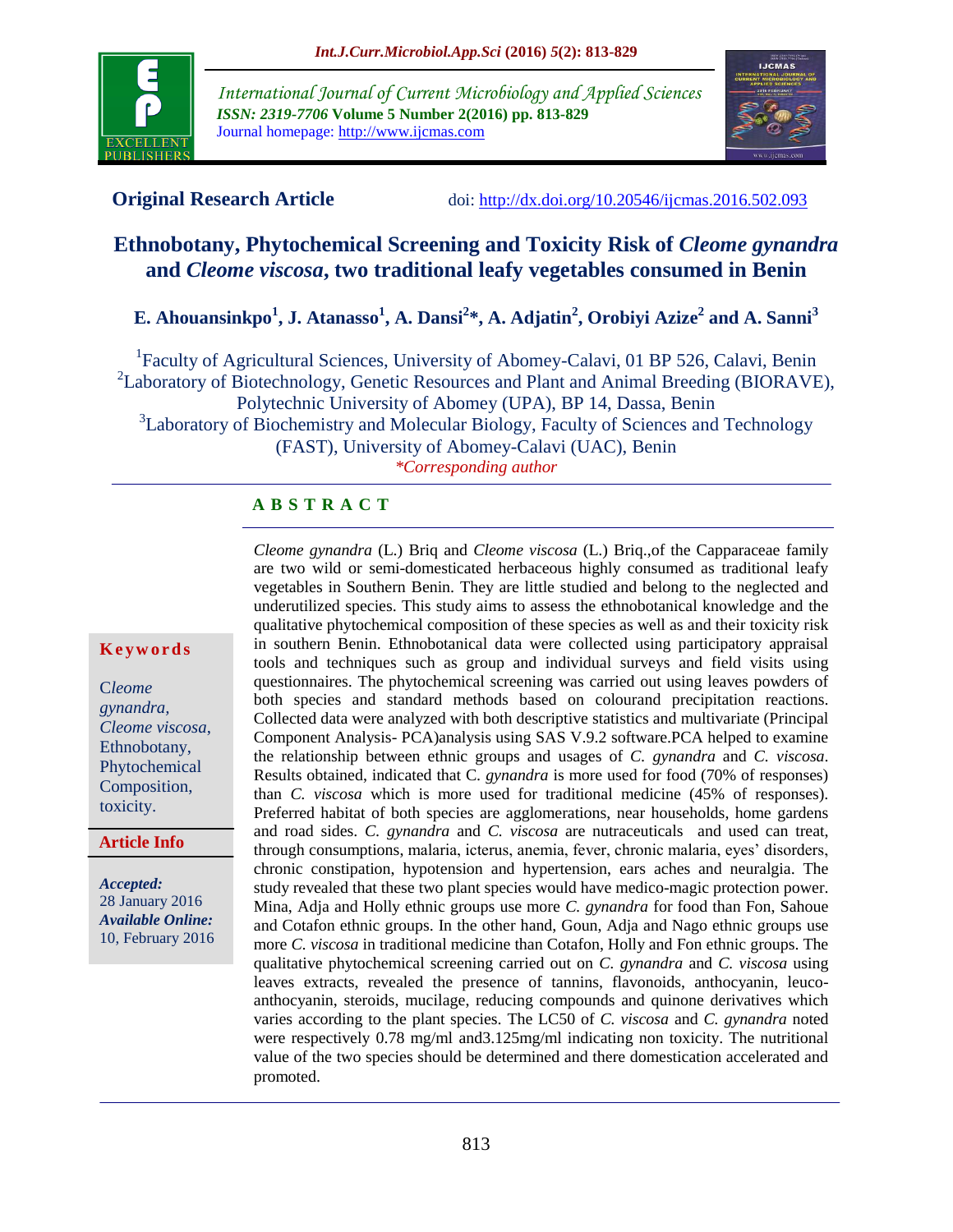# **Introduction**

Many plants are used by local communities to satisfy their food needs, nutrition and health and constitute a source of additional income and employment (Sandhya *et al.,* 2006; FAO, 2012; Visweswari *et al.,* 2013).Generally, plants produce metabolites that confers to them, many medicinal virtues that are at the basis of their utilization by people (Zwenger and Basu, 2008; Visweswari *et al.,* 2013; Adjatin *et al.,* 2013). Among them, certain are consumed as traditional leafy vegetables (LFTs) which play an important role in food, nutrition and health of populations because of their availability and richness in nutrients. In Benin, Dansi *et al.,* (2012) reported 187 plant species consumed as leafy vegetables among which *Cleome gynandra* L. (Briq.) and *Cleome viscosa* L. (Briq.) classified in the group of theso-called neglected and underutilized species of high priority on which further study must be performed. In Asia and Africa, leaves and seeds are used to treat different infections including fever, anemia, rheumatism and headaches (Grubben *et al.,* 2004; Jane *et al.,* 2012).

In Benin, *Cleome gynandra*L. (Briq.) and *Cleome viscosa* L. are wild or semidomesticated species (Vodouhe *et al.,* 2012). Contrary to other LFTssuch as *Crassocephalum rubens* and *Crassocephalum crepidioides* that are well studied (Adjatin *et al.,* 2012), few study were carried out on these two species. In order to fill this gap and facilitate the valorization of their genetic resources, it is necessary to conduct a thorough study ontheir ethnobotany. Moreover, it is important to do a comparative phytochemical evaluation of *C. gynandra*  and *C. viscosa* to rightly appreciate their increased use in the prevention or treatment of certain illness. Accurate knowledge of the

habitat, ecological requirements and usefulness of a plant species is the cornerstone of any program focusing on the conservation and domestication of this species. These studies are necessary for a better knowledge of the species in order to valorize, promote and conserve them forthe benefit of rural populations (Dansi *et al.,* 2008).

The general objective of this study is to contribute to food security and health of the population in Benin through a better knowledge of *Cleome gynandra* and *Cleome viscosa* for their valorization and sustainable use. Specifically, the study aims to document the ethnobotanical knowledge of *Cleome gynandra* and *Cleome viscosa*in southern Benin; and to determine the qualitative phytochemical compositions of both species in relation with their medicinal use assess the toxicity of the leaves of the two species

## **Materials and Methods**

## **Study Area**

Benin is Located in West Africa between Nigeria and Ghana., Southern Benin (Figure 1) grouping the administrative departments of Mono, Couffo, Atlantique, Littoral, Oueme and Plateau constitutes the study area. Southern Benin is inhabited by about 9.9 millions of habitants (INSAE, 2013) belonging to 14 (Adja, Aizo, Cotafon, Fon, Goun, Holly, Mina, Nago, Peda Sahouè, Tori, Watchi, Xwla, Yoruba) ethnic groups (Akoègninou *et al.,* 2006). The climate is sub-equatorial and the average annual rainfall varies from 900-1500 mm per year (Akoègninou *et al.,* 2006). The average annual temperature is 26.5°C and the relative humidity is, on average, 75% per year (Akoègninou *et al.,* 2006). The soil is ferruginous, lateritic, vertisols or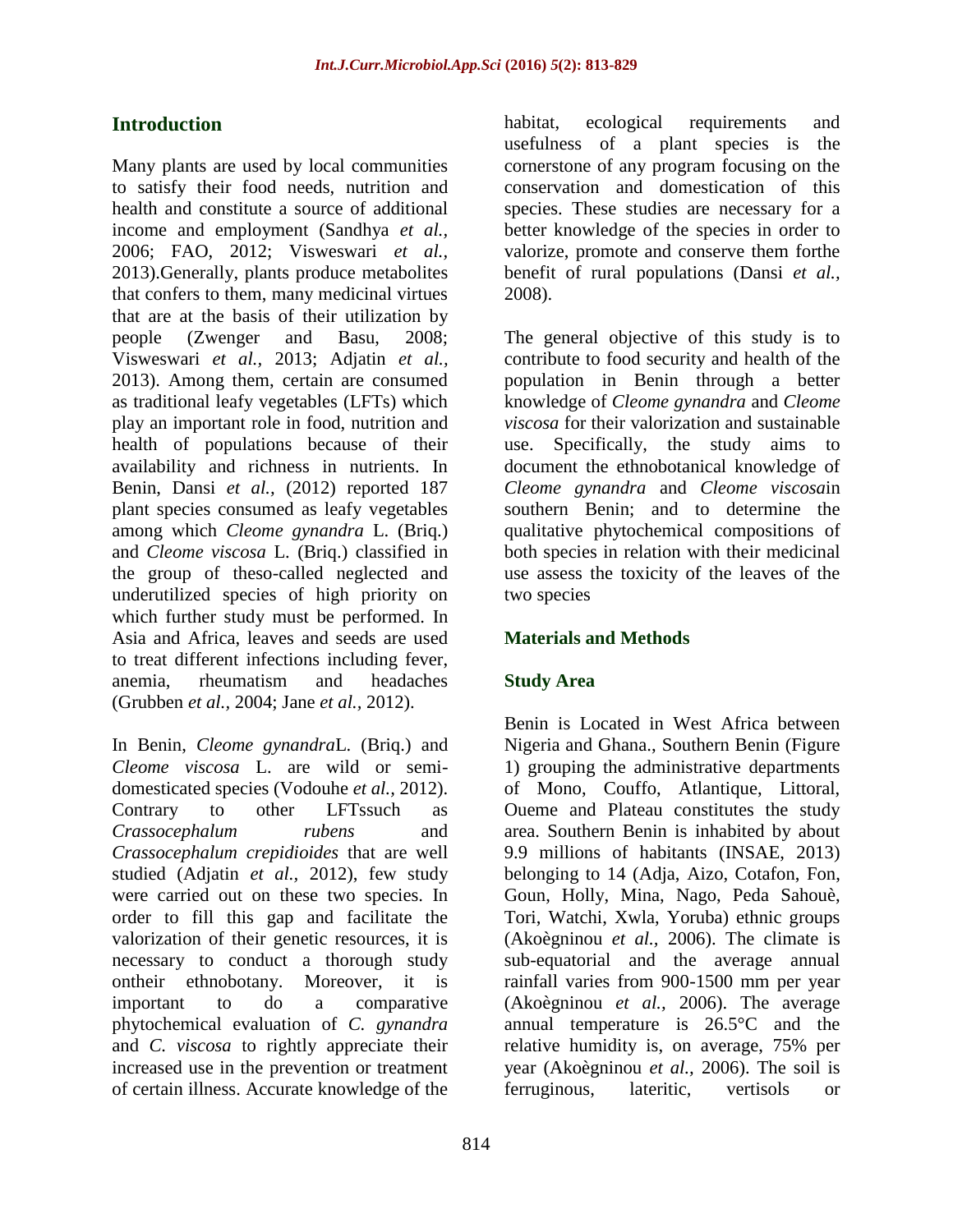hydromorphic soils (Akoègninou *et al.,* 2006). The vegetation is constituted of mosaic of forest and savannah (Akoègninou *et al.,* 2006).

#### **Site Selection and Data Collection**

Based on results of research carried out by Dansi *et al.,* (2008), Codjia *et al.,* (2009) and Akoègninou *et al.,* (2006), 9 villages (Table 1, Figure 1) were selected for the study (Figure 1). Preliminary surveys were carried out in order to determine the size (**n)** of the sample (interviewees) to be considered for the survey following Dagnelie (1998) formula which is:

$$
n\,=\,\frac{\mathop{\mathrm{U}}\nolimits_{_{1-\alpha/2}}^{^{2}}\,\times\,p\,\left(1-\,p\right)}{d^{\,2}}
$$

n = sample size; U1- $\alpha$  / 2 is the value of the normal variable reduced for a probability value;  $\alpha = 0.05$ ; U1- $\alpha$  / 2 = 1.96; p is the proportion of individuals who know the species (p varies from a locality to another); d is the marginal error set at 0.08. In total 260 people were surveyed in nine villages. Data collected from individual surveys were related to the knowledge or not of *C. gynandra* and *C. viscosa*, the vernacular names and their meanings, the habitats of the species and the farmers' perception of their the abundance in these habitats, the organs harvested for use, the use patterns (food, medicinal and medico-magical) of the species, the mode of utilisation and the domestication level according to the model proposed by Vodouhe *et al.,* (2012) that defines six levels of domestication: Level 0: wildlife species; Level 1: Species just spared in the fields during field works; Level 2: Species spared in the fields but benefits from some care for its growth; Level 3: Species transplanted from the nature to the cultivated fields or home gardens; Level 4: Species well cultivated and reproduced; Level 5: Species cultivated with some

selection activities; Level 6: Pests and diseases are knownas well as their means of control.

## **Phytochemical Analysis**

Samples (stems and leaves) of the plant (*Cleome gynandra* and *Cleome viscosa*) were obtained from the germplasm maintained at the Faculty of Science and Technology of Dassa (FAST Dassa) in Benin. They were washed thoroughly under running tap water followed by sterile distilled water, cut into smaller pieces and dried under shade during for 9 days. The dried plant parts were ground using electric blending machine and the powdery samples obtained were sieved using two sieves of 0.2 mm (mesh size) and stored in air tight sterile containers until needed.

Qualitative phytochemical screening was carried out on the powdery samples, after extraction with aqueous solvent, using the standardly employed precipitation and coloration reactions as described by Houghton and Raman (1998) and Dougnon *et al.,* (2013). Major secondary metabolites essayed and the methods used were as follow: Alkaloids (Mayer's test), Quinone derivatives (born-trager reaction), Cathetic tannins (stiasny test), Gallic tannins (ferric chloride test after saturation with sodium acetate), Flavonoids (shinoda test and magnesium powder), Cyanogenic derivatives (picric acid test), Triterpenoids (acetic acid test  $+$  mixture of acetic an hydride and sulfuric acid), Steroids (kedde reaction), Saponins (test index foam), Cardiac glycosides (Raymond Marthoud reaction), Anthocyanins (test with hydrochloric acid and ammonia diluted to half), Leucoanthocyanes (shinoda test), Mucilage (test of absolute alcohol), Reducing compounds (test with fehling's solution), Coumarins (test with ether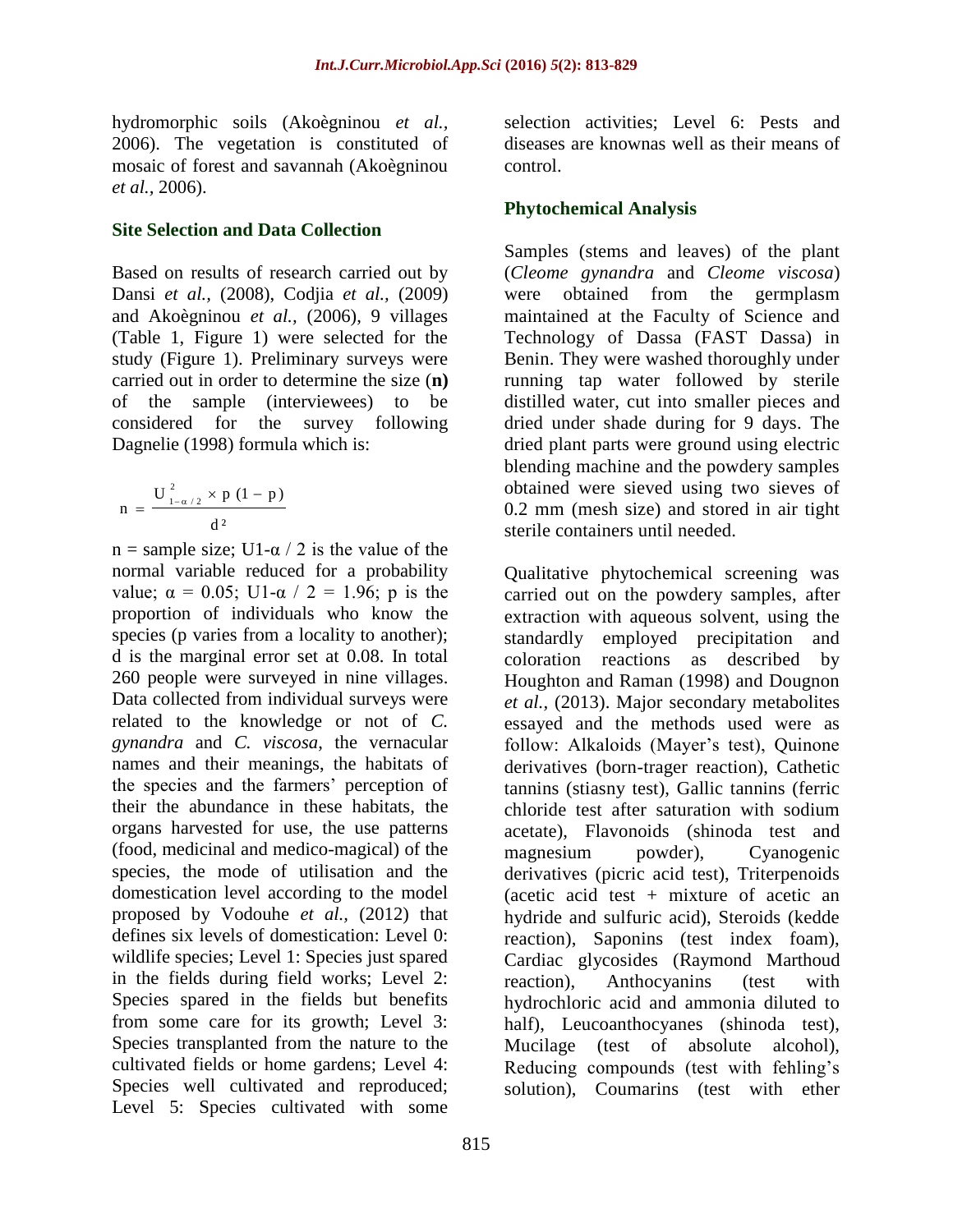andammonia), Free anthracene derivatives (test with chloroform and ammonia), Combined anthracene derivatives (test with chloroform and ammonia).

## **Brine Shrimp Lethality Assay**

The cytotoxic activity of the extracts of the two species was evaluated using Brine shrimp lethality bioassay. Brine shrimp (*Artemiasalina* Leach) also known as sea monkey are marine invertebrates of about 1mm in size. The test is basedon the survival of shrimp larvae in sea water in the presence of the test solution. Its interest lies in understanding the possible side effects that would result from consumption of leaves of vegetable Cleome on the body. A solution was prepared by moderate heating for 20minutes, the mixture of 1gof powdered leaves of *Cleome gynandra* or *Cleome viscose* in 20ml of distilled water following Dougnon *et al.,* (2013). The concentration of 50mg/ml was obtained and arrange often successive dilutions (49µg/ml, 98 µg/ml, 195 µg/ml, 391 µg/ml, 781 µg/ml, 1582 µg/ml, 3125 µg/ml, 6250 µg/ml, 12500 µg/ml, 25000 µg/ml) were made with seawater from decoction. Eggs of *A.salina* were grown in an Erlenmeyer containing seawater taken from the Atlantic Ocean and filtered before use. The mixture (eggs and sea water) was left under stirring for 48 hours. Meanwhile, the eggs were hatched to give birth to young larvae (nauplii). Using a pipette, a colony of 16 live larvae was placed in contact with the series of solutions of graded concentrations of decoction of *Cleome gynandra* and *Cleome viscosa*. These solutions and the controls containing no extract of the Vegetable Cleome were left stirring and read after 24 hoursof incubation. The total death and percentage mortality (death) at each dose level and control were determined. To assess the degree of toxicity of the different species, the LC50and

toxicity corresponding table (Table 2) was used following Agbaire *et al.,* (2013) and Dougnon *et al.,* (2013).

## **Data Analysis**

Data collected were analyzed by both descriptive statistic and multivariate analysis and the results are presented in the form of table and figure. The index of Cultural importance (CIs) of each species was calculated by the formula of Tardio and Pardo-de-Santayana (2008) indicating the most important uses of the species. SAS V 9.2 software was used to perform PCA (Principal component Analysis) in order to assess the relationship between the different uses and the ethnic groups surveyed.

For each extract or sample the lethal concentration that causes 50% death (LC50) was calculated at 95% confidence interval by linear regression analysis and also by using the probit analysis method following Ullah *et al.,* (2013). A regression line equation was derived for each extract with the mortality data obtained and, it was then used to calculate the LC50 value. The detailed mathematical steps used to derive the regression line equation are reported in the literature (Hubert, 1980; Vincent, 2012).

## **Results and Discussion**

## **Ethnobotanical Investigation**

For each species considered, the index of Cultural Importance (CI) was calculated (Table 3) to appreciate the relative importance of each species for the local populations. The results obtained (Table.3) indicate that the cultural importance of *C. gynandra*is greater than the one of *C. viscosa*. *C. gynandra* has more food importance (CIUA = 0.7) while *C. viscose* shows greater medicinal importance (CIUM =  $0.45$ ). Indeed, 70% of the surveyed population use *C. gynandra* for food against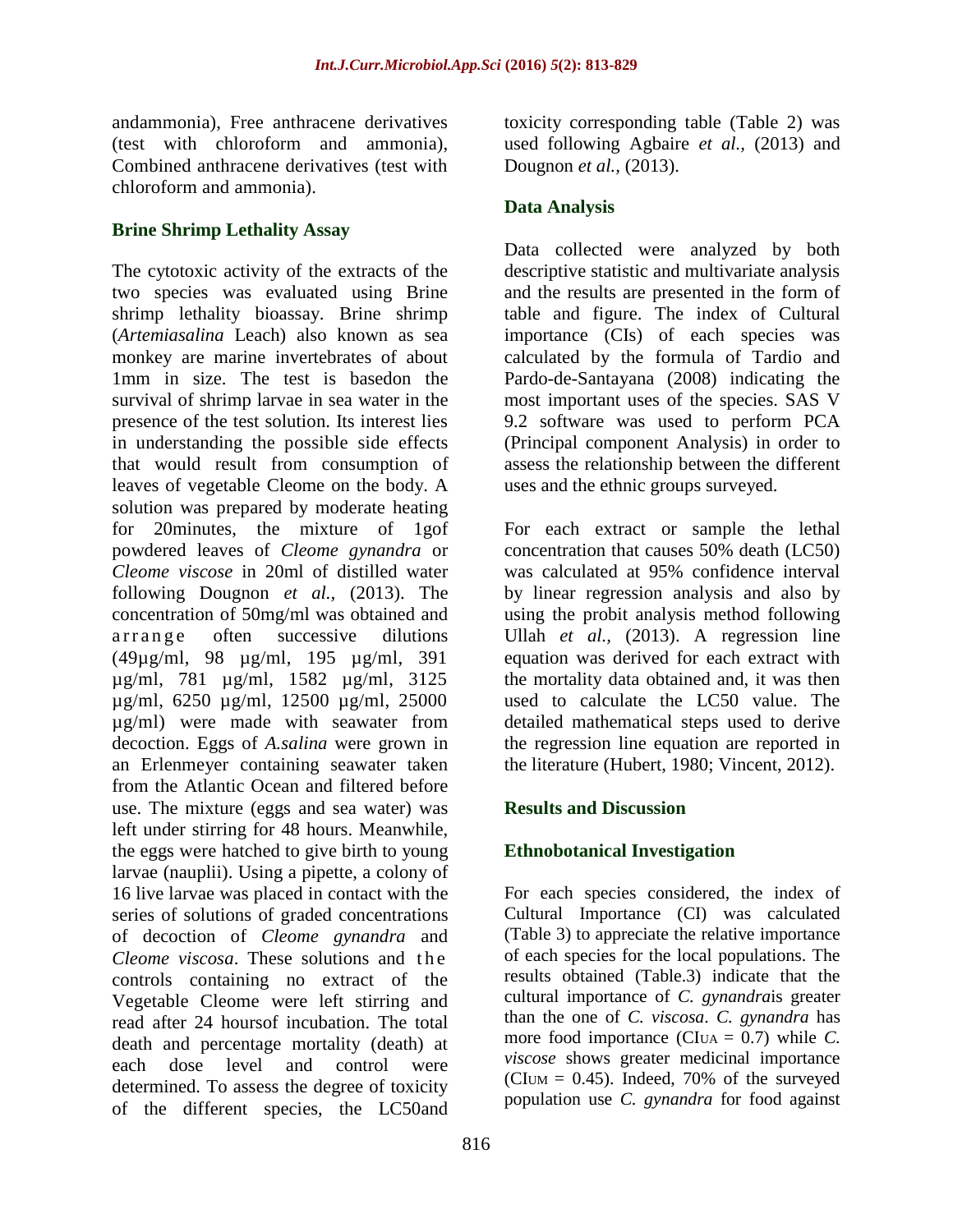38% who use it for traditional medicine and only 6% for medico-magic matter. In contrast, 45% of this same population use *C. viscosa*  for traditional medicine, 2% use it for food and 4% use it for medico-magic.

The vernacular names of each species vary according to the ethnic groups surveyed (Table 5). Across all ethnic groups *C. gynandra* is considered as "female" *Cleome* or domesticated *Cleome* while *C. viscosa* is called "male" or wild Cleome. However, the female and male terminologies are not linked to the sexuality of the species. The study revealed that *C. gynandra* and *C. viscosa* are used to prevent or cure 20 illnesses (Table 5). The leaves are the most organ used for the different treatments.

The medico-magical use of *C. gynandra* and *C. viscosa* is low. Sauce of *C. gynandra* or *C. viscose* eaten regularly would give longevity while their leaves harvested, dried and burned as incense move away evil spirits. *C. viscosa*  is also a luck plant. The leaves crushed with perfume and passed on the body would attract happiness.

In terms of habitat, *C. gynandra* and *C. viscose* were found in agglomeration, homes and roadsides as well as in fields and in fallows. In their preferred habitats, their domestication levels vary from one village to another. *C. viscosa* is at level 0 of domestication in all villages except Okebodé and Koutongbé where it was found respectively at domestication levels 3 and 1 (Figure 2). In the villages Issaba, Okebodé, Niaouli and Zohoudji, *C. gynandra* was found at domestication levels 0 and 3 with level 3 predominant at Issaba and Zohoudji. In Ahouango and Koutogbé villages, the species is still in the wild (level 0 and 1). In the market garden of Houéyiho and in the Adromè-Kpovidji and Ahouamè, domestication of *C. gynandra* is advanced (level 4).

Harvest method influences the availability and conservation of leafy vegetable species (Dansi *et al.,* 2008; Adjatin *et al.,* 2012; Vodouhe *et al.,* 2012). *C. Gynandra* and *C. viscosa* were harvested by cutting leaves and rarely by uprooting. They are available in abundance during the rainy season. In the dry season, *C. viscose* becomes scarce but *C. gynandra*  remains available in home gardens.

According to the results obtained, four (04) types of habitat are known for *C. gynandra*  and *C. viscosa*. Similar results were reported by Akoègninou *et al.,* (2006), Codjia et al (2009), Soro *et al.,* (2012) and Bâ (2013). The low distribution of *C. gynandra* in the fields and in the fallows in southern Benin can be explained by the demographic growth but also by urbanization. Population growth causes devastating cultural practices (Adegbola *et al.,*  2002; Goussanou and al. 2011) while increasing urbanization leads to loss of habitats and plant resources. This is confirmed by the reports of Kateb (2004) and Djègo *et al.,* (2011) according to which urbanization is the main reason of the plant genetic resources erosion raised by the traditional healers and farmers. Our results are also consistent with those obtained by Sinsin *et al.,* (2009) indicating that plant resources are subject to high human pressures through agriculture, transhumance, pruning, bush fires, collection of NTFPs and construction of houses.

In southern Benin, *C. gynandra* has a food and cultural importance. This confirms the work of Dansi *et al.,* (2008) which showed that *C. gynandra* is consumed as a leafy vegetable in Benin and help understanding its advanced domestication level. *C. gynandra* is already transplanted from the wild status to fields and home gardens. In the study area farmers reported that the consumption of *C. gynandra*  in sauce is a guarantee of a good health and longevity and the plant is therefore seen as a nutraceuticals leafy vegetable. The longevity aspect rhymes with the proverb "*C. gynandra*  never dies without having white hair." This adage confirms the nickname "the whitehaired man" given to this plant by Senegalese as reported by Bâ (2013).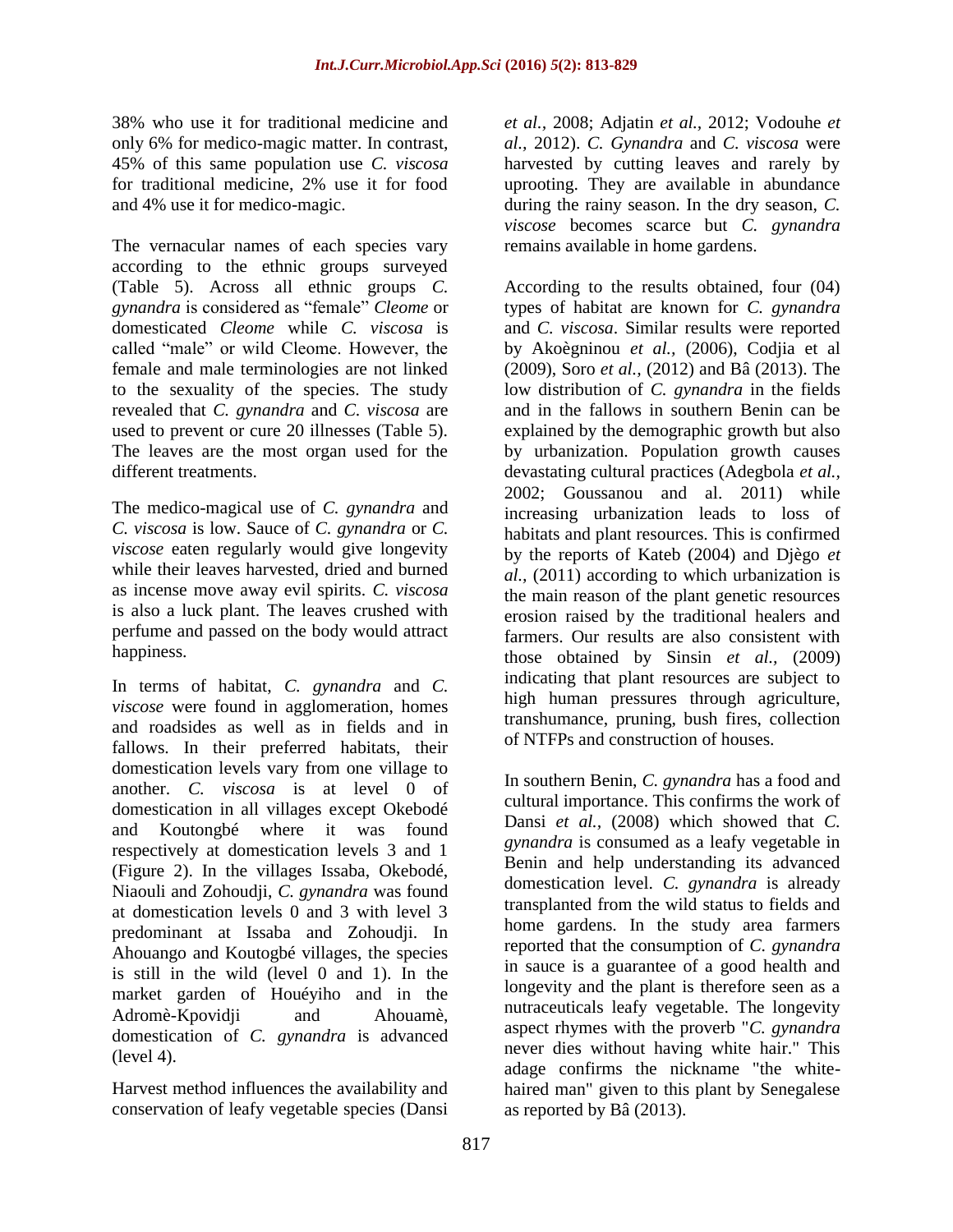Unlike *C gynandra*, *C. viscosa* has mostly medicinal importance. This can be explained by its potential to cure diseases such as malaria, jaundice whose consequences are feared by the populations. Akoegninou *et al.,*  (2006) and Bâ (2013) reported that *C. viscosa*  is indicated against eye disorders, chronic constipation, hypo / hypertension and neuralgia.

#### **Relationship between ethnic groups and uses of** *C. gynandra* **and** *C. viscose*

To examine the relationship between ethnic groups and uses of the species, a Principal Component Analysis (PCA) was performed by considering the ethnic groups as individuals and the three types of use (food, medicinal use, medico-magic use) as variables. In *C. gynandra* and *C. viscose* species, analyses revealed that the first two axes are highly significant and account for 78.02% and 72.22% of the available information respectively.

With *C. gynandra* the correlations between the main components and these variables (Table 6) show that UA, UM and UMM are better represented on axis 1 while UA is the best shown in the axis 2. On axis 1 of the PCA, the Fon, Sahouè, Cotafon, Holly and Aizoethnic groups located at the positive side of the axis are clearly opposed to Goun, Nago, Mina and Adja ethnic groups located at the negative side of the axis (Figure 4). The first ethnic group uses more *C. gynandra* for medicine and medico-magic matters than Goun, Nago, Mina and Adja ethnic groups which use *C. gynandra* only for food. Considering the axis 2, the ethnic groups Mina, Adja, Holly, Cotafon and Sahouè, located at the positive side of the axis and which use more *C. gynandra* for food are clearly opposed to Goun, Nago, and Fon that use *C. gynandra* for medicine and medico-magic problems (Figure. 4). In summary, Fon ethnic group uses *C. gynandra* for its medicinal and medicomagical importance whereas Adjaand Mina ethnic groups use it for its food importance.

The Goun, Nago, Sahouè, Cotafon, Holli and Aizo ethnic groups use *C. gynandra* for its food, medicinal and medico-magical importance.

With *C. viscosa* the first two axes are highly significant and account for 72.22% of the information related to 3 the variables (UA, UM, UMM) considered. Correlations between these variables and principal components revealed that the AU and UMM variables are better represented on axis 1. UA is positively correlated  $(r = 0.66)$  to that axis while UMM is negatively correlated  $(r = -0.71)$ . UM is best shown on the axis 2 and is positively correlated  $(r = 0.83)$  to this axis (Table 7). On the axis 1, the Cotafon, Sahouè, Goun and Adja ethnic groups located at the positive side of the axis are clearly opposed to Nago, Holly, Fon and Mina at the negative side of the axis (Figure 5). This therefore results that Cotafon, Sahouè, Goun and Adjause more *C. viscose*  for food and medicine while Nago, Holly, Fon and Minause *C. viscose* for medico-magic problems. On the axis 2, the ethnic Sahouè, Goun, Adja and Nago at the positive side of the axis are clearly opposed to Cotafon, Fon and Holly located on the negative side of the axis (Figure 5).

Therefore, the Sahouè, Goun, Adja and Nago ethnic groups use more *C. viscosa* in traditional therapy (UM and UMM)while Cotafon, Holly and Fon use *C. viscosa* for food. Aizo and Minaare on the two axes. They moderately use *C.viscosa* for food, traditional medicine and medico-magic problems.

*C. viscosa* is more used by Goun, Sahouè and Adja ethnic groups to cure several diseases like fever, chronic malaria and especially to facilitate the first step to the newborn. The low use of *C. viscosa* by Aizo and Mina is explained by their low knowledge of the species. Similar results were obtained by Koura *et al.,* (2011) who showed that Lokpa, Waama and Bariba ethnic groups have a great knowledge of *Parkiabiglobosa* and use it more for food and medicinal unlike other ethnic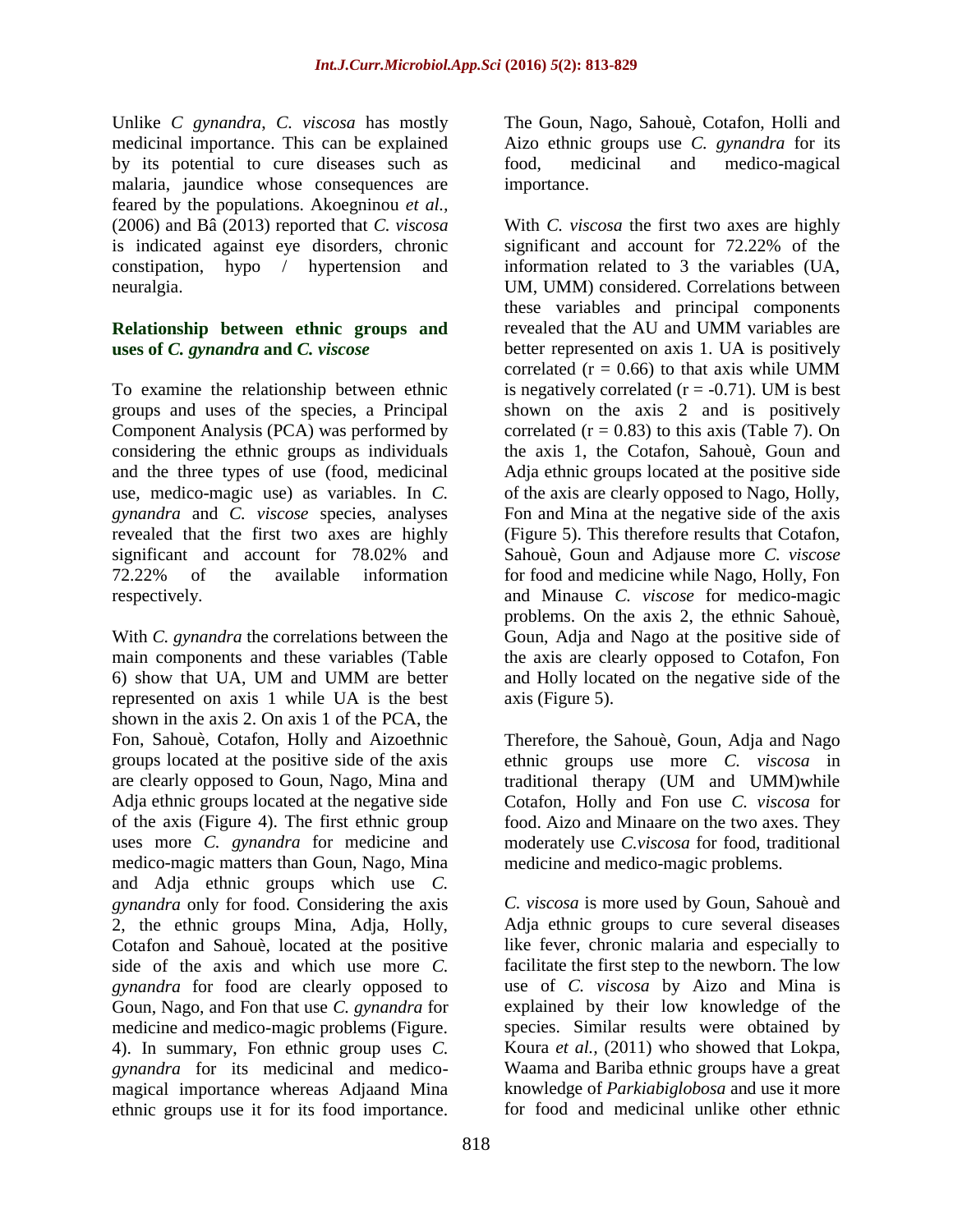groups in northern Benin who have a restricted knowledge for this plant.

The study revealed that the ethnic groups Mina, Adja and Holly in one hand and Goun and Nago in the other hand, are particularly involved in the valorization process of *C. gynandra* and *C. viscosa* respectively through domestication practices.

#### **Phytochemical Screening of** *C. gynandra*  **and** *C. viscosa*

Phytochemical analysis revealed that *C. gynandra* and *C. viscosa* have a similar composition (Table 7). Indeed, both species contain tannins, flavonoids, anthocyanins, leuco anthocyanin, steroids, mucilage, reducing compounds, anthracene combined with the C-heteroside derivatives and the quinone. In the two species, saponins, triterpenoids, cardenolides, cyanogenic, coumarins, free anthracene and anthracene combined with O-heteroside are absent. *C. gynandra* contains alkaloids while this is absent with*C. viscosa*.

The phytochemical analysis showed that *C. gynandra* and *C. viscose* do not contain saponoside, triterpenoid, cadenolides, cyanogenic, coumarins, free anthracene and anthracene combined with O-heterooside. Cyanogenic derivatives and anthracene are real poisoning metabolites (Okwu, 2004) and their absence in the leaves of both species studied, reassures consumers of the risks associated with their use. However, saponinshas expectorant effects in the treatment of respiratory infections(Okwu, 2004). The absence anthracene and cadenolides in *C. gynandra* is in agreement with the report of Ajaiyeoba (2000). The absence of saponins and triterpenoid in *C. viscosa* is contrary to the results of Jane *et al.,*  (2012), Siddiqui *et al.,* (2009) and Koche *et al.,* (2010). This variation may be associated to agro-ecological conditions, varieties, extraction methods and solvents used. Similar results were obtained by Adjatin *et al.,* (2013)

on the leaves of *C. crepidioides* and *C. rubens*  indicating the absence of saponins unlike those of Arawande *et al.,* (2013) and Gbadamosi *et al.,* (2012 ) who found saponins in the leaves of *C. crepidioides* and *C. rubens*. The author explained the differences by the fact that the study was conducted in Beninwith aqueous solvent, while the other two were conducted in different parts of Nigeria with other solvents.

The determination of chemical compounds in the leaves powder of the two species showed the presence of tannins, flavonoids, anthocyanin, leucoanthocyanin, steroids, mucilage of reducing compounds and quinone derivatives. Hydrolysable tannins present in many plant foods were identified as being responsible in large doses, of the reduction of growth rate and protein digestibility in laboratory animals. The incidence of certain cancers including esophageal cancer is related to the consumption of foods rich in tannins (Shils *et al.,* 2006). However the consumption of *C. gynandra* with the presence of this antinutritional compound could be explained by the fact that it is triturated before preparation and the dose is reduced.

Some authors have indicated that the low concentration of a vegetable tannin is associated with positive effects on digestion (Guimarães-Beelen *et al.,* 2006; Emebu and Anyika, 2011). Quinone derivatives have irritant laxatives or drastic effects on the intestines causing contractions of the intestinal walls (Cowan, 1999). Mucilage have laxative properties, anti-inflammatory, anti-diarrhea and decreases the sensation of pain (Lin *et al.,*  2005).The flavonoids (flavones) are particularly active in maintaining good blood flow (Park *et al.,* 2008) and have a high antioxidant or anti- radical, anti-proliferative and anti-carcinogenic potential and can inhibit the growth of prostate tumors (Tomofuji *et al.,*  2009;. Jane *et al.,* 2012). As for anthocyanins, they slow down the aging of cells, including skin cells by improving the elasticity and skin density (Afaq *et al.,* 2005). This corroborates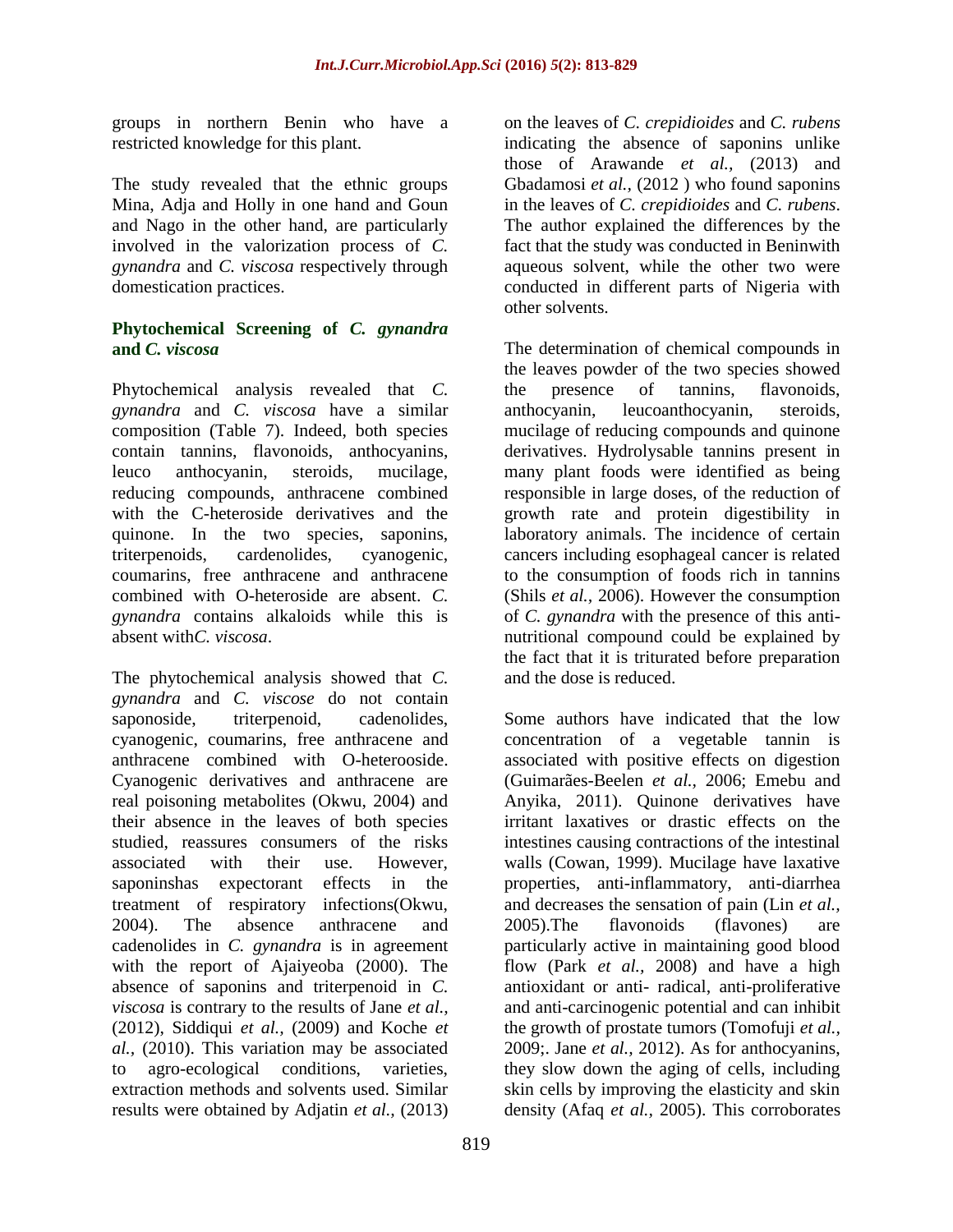with consideration given to *C. gynandra* by the population as "plant giving life." The strong presence of these compounds in both the leaves of *C. gynandra* and *C. viscosa* bring benefits to the body because they have antioxidant properties. The alkaloids are phytochemicals most effective in therapeutic uses (Ayoola and Adeyeye, 2010; Okwu, 2005).Our results revealed that only the leaves of *C. gynandra* contain alkaloids. These results partly confirmed those of Jane *et al.,*  (2012) and Koche *et al.,* (2010) who reported the presence of flavonoids and tannins in the leaves of *C. viscosa* but contrasted those specifying the presence of alkaloids in *C. viscosa*.

Similarly Siddiqui *et al.,* (2009) revealed the presence of alkaloids and tannins but the lack of flavonoids in the leaves of *C. viscosa*. This absence could be explained by high pollution in the area where sample were collected. Similarly, Mamadou (2011) in Malinoted on *Nauclealati folia* a high presence of alkaloids in the leaves and fruits of Kanadjiguila, Lafiabougou and Lassa sites and a very low presence of these molecules on the organs of the same species at Koulouba site. According to the author this low presence of alkaloids in Koulouba site could be explained by the

exposure of the area to a high degree of pollution. Indeed, the alkaloids may be very sensitive to the presence of certain exhaust gas as source of pollution (Mamadou, 2011). Alkaloids also have anti-malarial, antimicrobial and analgesic activity, which could justify the prescription of crushed leaves or decoction of *C. gynandra* to cure jaundice and other infection. The presence of reducing compounds was confirmed by the work of Sievanesan *et al.,* (2007) showing that the aqueous extract of *C. gynandra* has a net modulatory effect on glucose metabolism in liver cancer cells.

Many phytochemical studies have shown that leafy vegetables with medicinal properties used for various therapeutic purposes contain important phytochemical compounds (Okwu *et al.,* 2006; Adinortey *et al.,* 2012;Gbadamosi al. 2012; Dougnon *et al.,* 2012; Agbaire *et al.,*  2013; Arawande et al 2013;. Ondo *et al.,*  2013; Adjatin *et al.,* 2013).Because of the pharmacological properties of these various chemical compounds found in these plants, their regular consumption would help prevent or cure various diseases (Adjatin *et al.,* 2013). This is consistent with the perception of the population on the nutraceuticals utilities of these two species (Adjatin *et al.,* 2012).

| $\mathbf{N}^\circ$ | <b>Villages</b> | <b>Districts</b> | <b>Department</b> | <b>Ethnic group</b> |
|--------------------|-----------------|------------------|-------------------|---------------------|
| $\mathbf{1}$       | Adromè-kpovidji | Houéyogbé        | Mono              | Sahouè              |
| $\overline{2}$     | Ahouamè         | Lokossa          | Mono              | Cotafon             |
| 3                  | Ahouango        | Kpomassè         | Atlantique        | Aïzo                |
| 4                  | Houéyiho        | Cotonou          | Littoral          | Fon                 |
| 5                  | Issaba          | Pobè             | Plateau           | Holly               |
| 6                  | Koutongbé       | Porto Novo       | Ouémé             | Goun                |
| 7                  | Niaouli2        | Allada           | Atlantique        | Aïzo                |
| 8                  | Okébodé         | Ketou            | Plateau           | Nagot               |
| 9                  | Zohoudji        | Aplahoué         | Couffo            | Adja                |

**Table.1** List, Administrative Localization and Ethnic Groups of the Villages Surveyed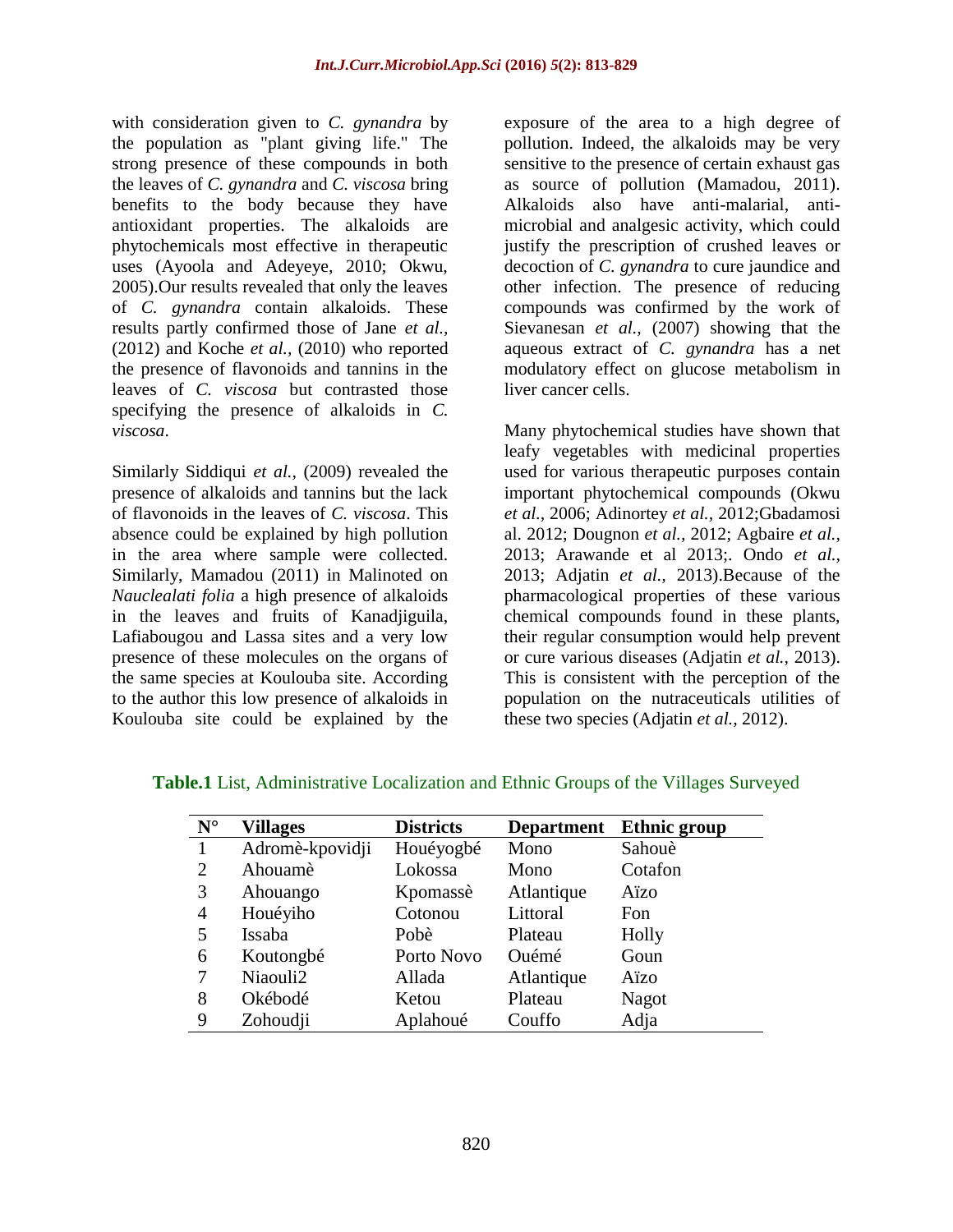



#### Table.2 Correspondence between Lc50 and Toxicity

| LC <sub>50</sub>                     | <b>Toxicity</b>        |
|--------------------------------------|------------------------|
| $LC50 \geq 0.1$ mg/ml                | (Non-toxic)            |
| $0.1$ mg/ml>LC50 $\geq 0.050$ mg/ml  | $+$ (Lowtoxicity)      |
| $0.050$ mg/ml>LC50 $\geq 0.01$ mg/ml | ++ (Moderate toxicity) |
| $LC50<0.01$ mg/ml                    | $++$ (Hightoxicity)    |

#### **Table.3** Cultural Importance Index (Ci) of the Two Cleome Species in Southern Benin

| <b>Species</b> | Number | $\Sigma \text{UR}_{\text{UA}}$ | CI <sub>UA</sub> | $\Sigma \text{UR}_{\text{UM}}$ | $\cup$ lum | $\Sigma \text{UR}_{\text{UMM}}$ | CI <sub>UMM</sub> |               |
|----------------|--------|--------------------------------|------------------|--------------------------------|------------|---------------------------------|-------------------|---------------|
| C.gynandra     | 260    | 181                            | 0.70             | 98                             | 0.38       | 16                              | 0.06              | 1,14          |
| C.viscosa      | 260    |                                | 0.02             | l 18                           | ).45       |                                 | 0.04              | $0.5^{\circ}$ |

*Legend: UA = food use, UMM = medicinal use, UMM = medico-magic use; CI= cultural index*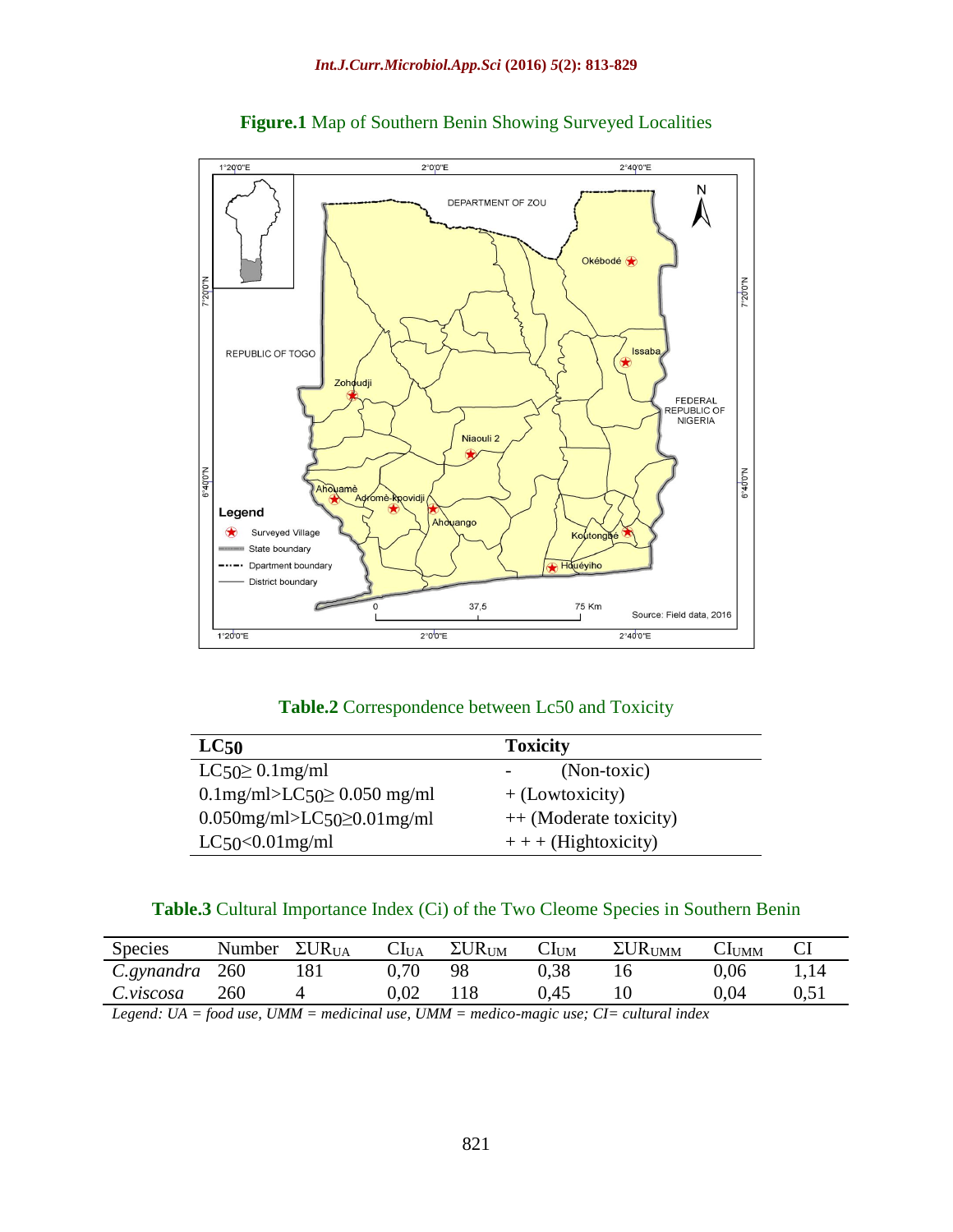| <b>Ethnic</b> | vernacular names     |                           |  |  |
|---------------|----------------------|---------------------------|--|--|
| groups        | Cleome gynandra      | Cleome viscosa            |  |  |
| Adja          | Sabo assi            | Sabo assou ; Bomèsabo     |  |  |
| Sahouè        | Akayaassi            | Akaya-assou, klouto kaya  |  |  |
| Mina          | Samboési             | Samboésou                 |  |  |
| Goun          | Akayaassi; Gbodokaya | Kondo                     |  |  |
| Fon           | Akayaassi            | Hêdoulinfiman, Akayaassou |  |  |
| Cotafon       | Akayaassi            | Akayaassou ou Gbétokaya   |  |  |
| Nago          | Ewééti ; Efookpoya   | Dantcha; Ewouééyou; Eyofa |  |  |
| Holly         | Efooko               | Orokoton                  |  |  |
| Aïzo          | Akayaassi            | Akayaassou                |  |  |

## **Table.4** Vernacular Names of *C. gynandra* and *C.viscosa* According to the Ethnic Groups

# **Table.5** Medicinal importance of *C.gynandra* and *C.viscosa* in the Study Area

| $\mathbf{N}^\circ$      | <b>Listed Diseases</b>    | <b>Species</b>           | <b>Organs</b> used |                   |
|-------------------------|---------------------------|--------------------------|--------------------|-------------------|
|                         |                           | C. gynandra              | C. viscosa         |                   |
| 1                       | Abscesses and wound       | $+$                      | $+$                | Leaf              |
| $\overline{2}$          | Anemia                    | $+$                      |                    | Leaves            |
| 3                       | Bleeding after childbirth | $\overline{\phantom{a}}$ | $+$                | Leaf, stem, fruit |
| $\overline{\mathbf{4}}$ | Candida                   |                          | $+$                | Leaf              |
| 5                       | Cold                      |                          | $+$                | Leaf              |
| 6                       | Difficult delivery        | $\overline{\phantom{a}}$ | $+$                | Leaf, stem, fruit |
| 7                       | dizziness                 | $+$                      |                    | Leaf              |
| 8                       | Earaches                  | $+$                      | $+$                | Leaf              |
| 9                       | Fever                     | $\overline{\phantom{a}}$ | $+$                | Leaf, stem, fruit |
| 10                      | Fragility of babies       |                          | $+$                | Leaf, stem, fruit |
| 11                      | Haemorrhoid               |                          | $+$                | Leaf, stem, fruit |
| 12                      | Headache                  | $+$                      | $+$                | Leaf              |
| 13                      | Hernia                    | $+$                      |                    | Leaf              |
| 14                      | Infection                 | $+$                      | $+$                | Root              |
| 15                      | Jaundice                  | $+$                      |                    | Leaf              |
| 16                      | Malaria                   | $+$                      | $+$                | Leaf              |
| 17                      | Sexual weakness           | $+$                      |                    | Leaf              |
| 18                      | Tooth sores               | $\overline{\phantom{a}}$ | $+$                | Root              |
| 19                      | Ulcer                     |                          |                    | Leaf, stem, fruit |
| 20                      | Vomiting                  |                          | $+$                | Leaf              |

# **Table.6** Correlation between Variables and the Main Factors

| <b>Variables</b>         |                 | C. gynandra     | C. viscosa      |                 |  |
|--------------------------|-----------------|-----------------|-----------------|-----------------|--|
|                          | <b>Factor 1</b> | <b>Factor 2</b> | <b>Factor 1</b> | <b>Factor 2</b> |  |
| Food use (UA)            | 0.65            | 0.74            | 0.66            | $-0.45$         |  |
| Medicinal use (UM)       | 0.73            | $-0.40$         | 0.52            | 0.83            |  |
| Medico-magical use (UMM) | 0.75            | $-0.24$         | $-0.71$         | 0.18            |  |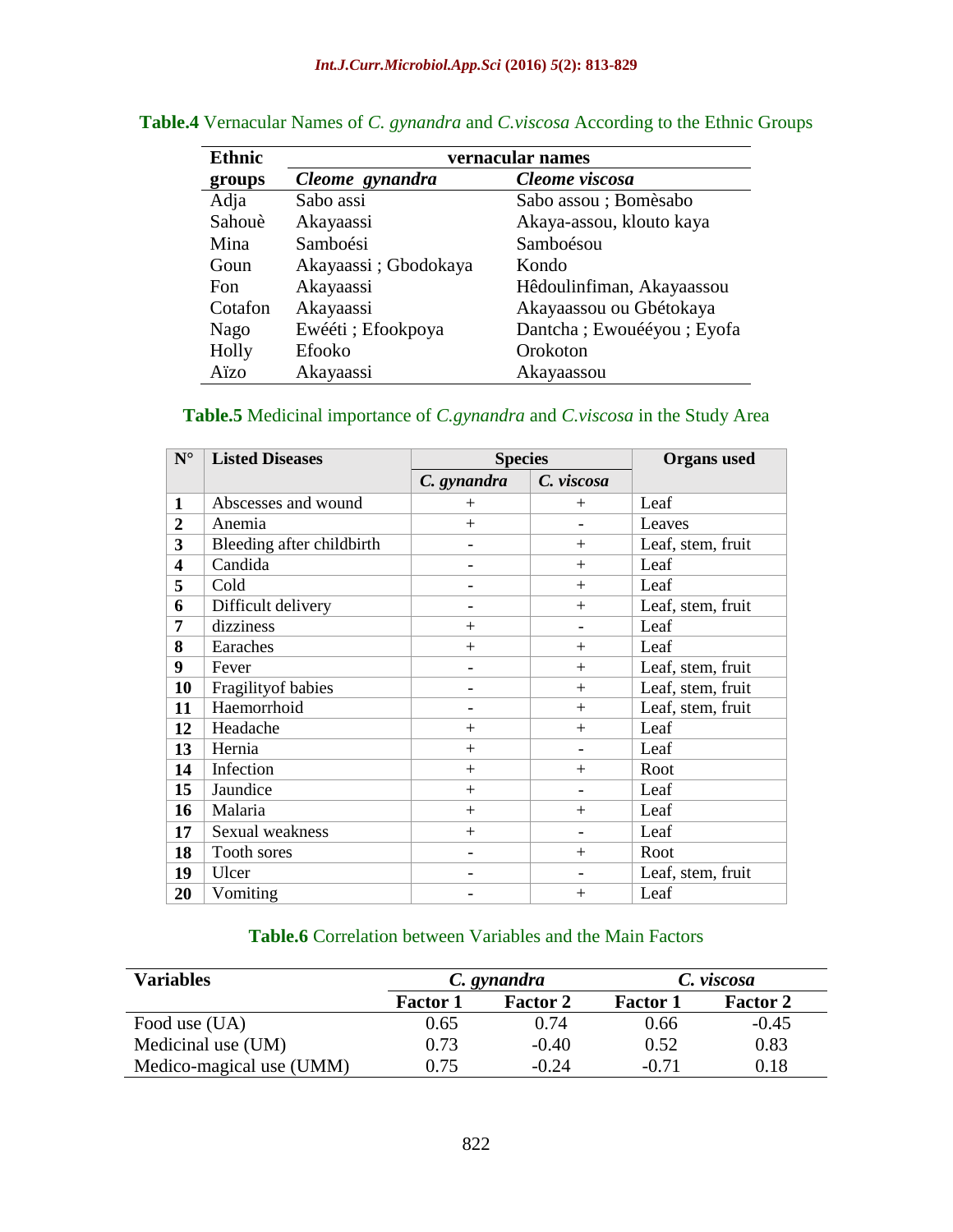| <b>Compounds</b>                     | C. gynandra      | C. viscosa      |
|--------------------------------------|------------------|-----------------|
| Alkaloïd                             | $+ +$            |                 |
| Catechin tannins                     | $^{+}$           | $+$ $+$         |
| Gallic tannins                       | $^{+}$<br>$^{+}$ | $^{+}$          |
| Flavonoids                           | $^+$             | $^{+}$          |
| Anthocyanin                          | $+ +$            | $+ +$           |
| Leuco-anthocyanins                   | $\pm$            | $+ +$           |
| Saponins                             |                  |                 |
| Triterpenoids                        |                  |                 |
| <b>Steroids</b>                      | $\pm$            | $^{+}$          |
| Cardenolides                         |                  |                 |
| Cyanogenic derivatives               |                  |                 |
| Mucilages                            | $^{+}$           | $\pm$<br>$^{+}$ |
| Coumarins                            |                  |                 |
| Reducing compounds                   | $+$ $+$          | $+$<br>$^{+}$   |
| Free anthracene                      |                  |                 |
| Anthracene combined to O-heterosides |                  |                 |
| Anthracene combined to C-heterosides | $+ +$            | $^+$            |
| <b>Quinone derivatives</b>           | $^+$             | $+\,$ $\,$      |

#### **Table.7** Organic Compounds Identified in the Two Species Studied

**NB :** + : present ; ++ : abondant ; - : absent





Surveyed villages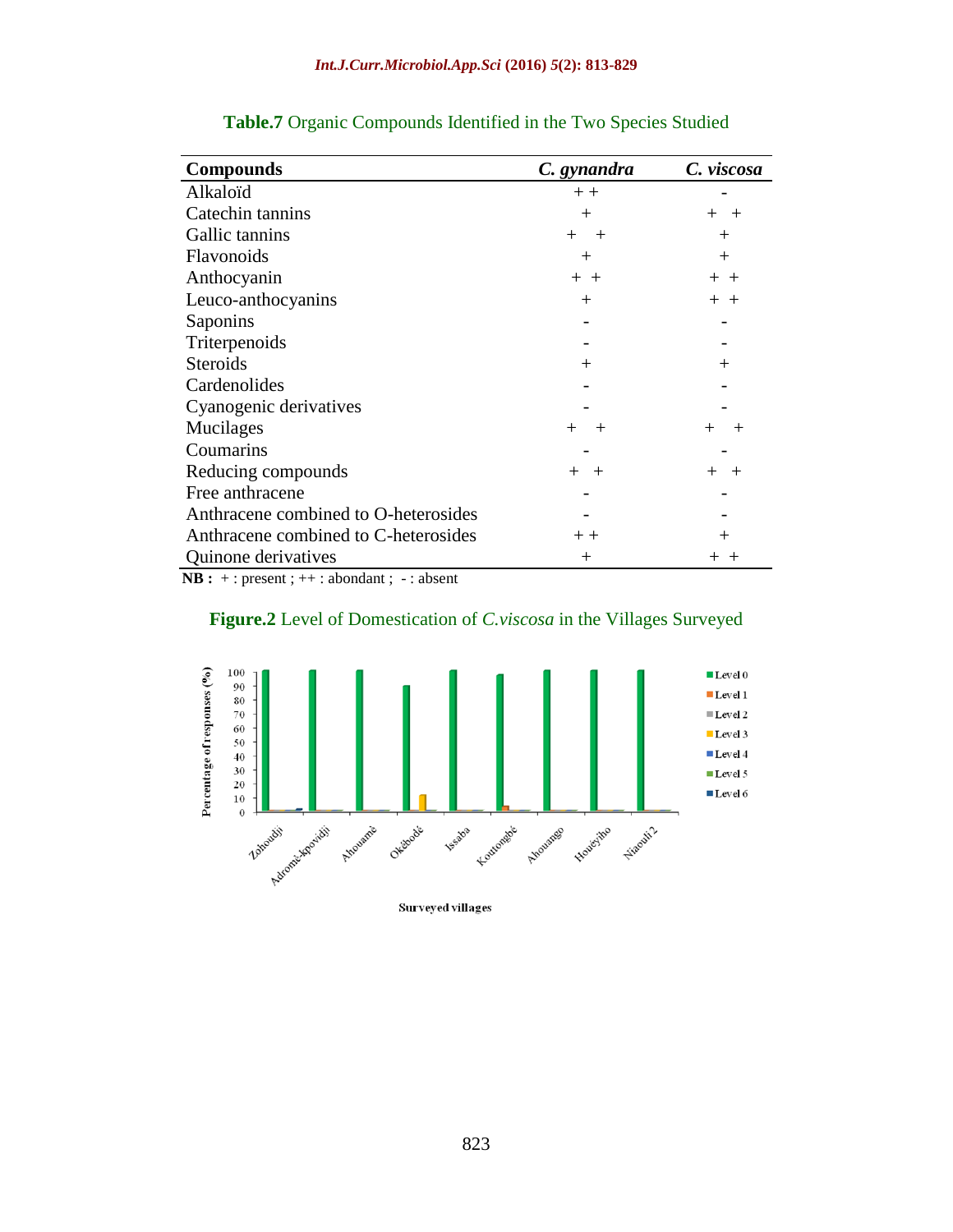#### *Int.J.Curr.Microbiol.App.Sci* **(2016)** *5***(2): 813-829**





**Figure.4** Representation of Ethnic Groups in the Plan Defined by the First Two Major Components with *C. gynandra*

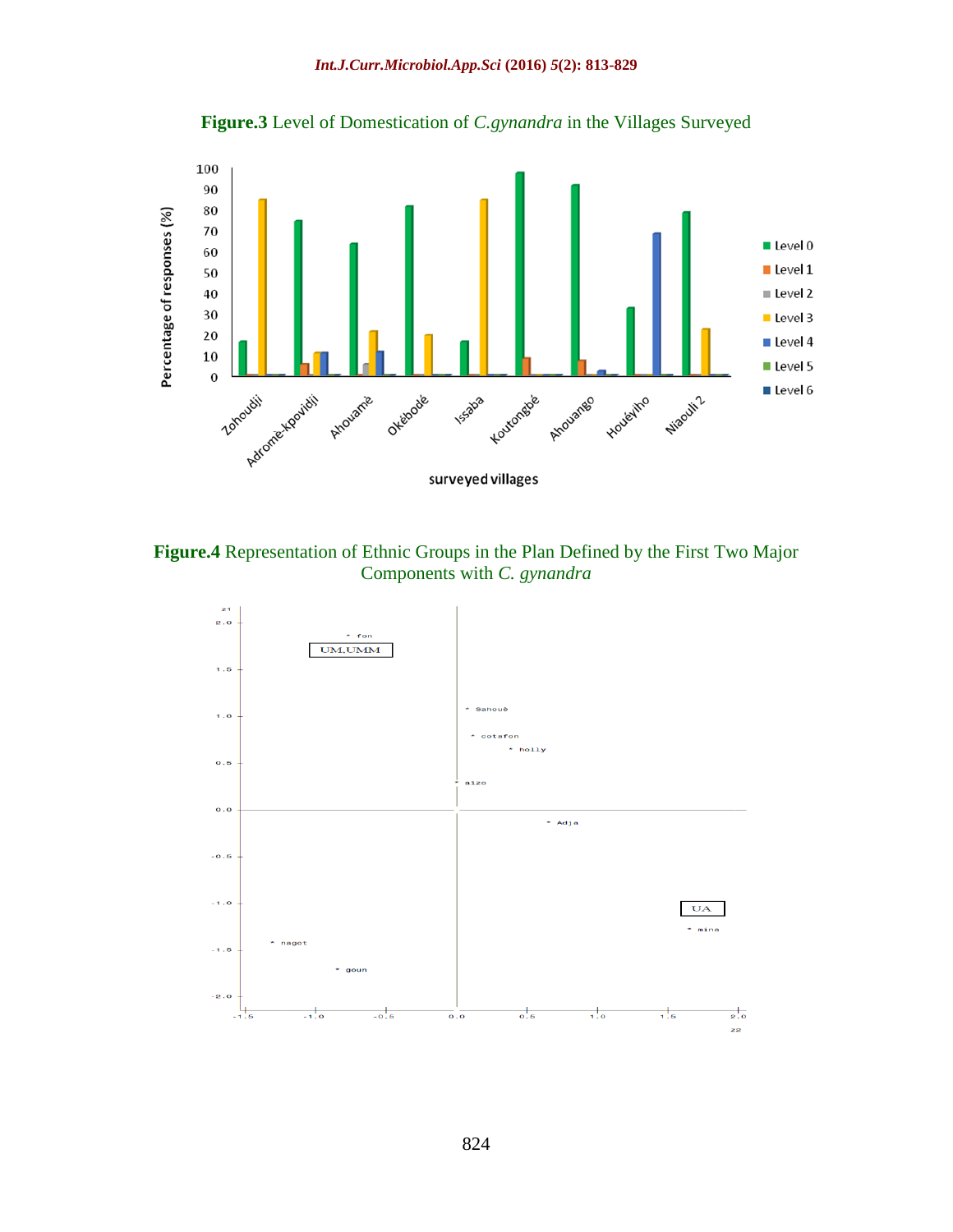

**Figure.5** Representation of the Ethnic Groups in the Plan Defined by the First Two Major Components with *C. viscosa*

**Figure.6** Toxicity Curve of Leaves Extract of *C.gynandra* on Shrimp Larvaes

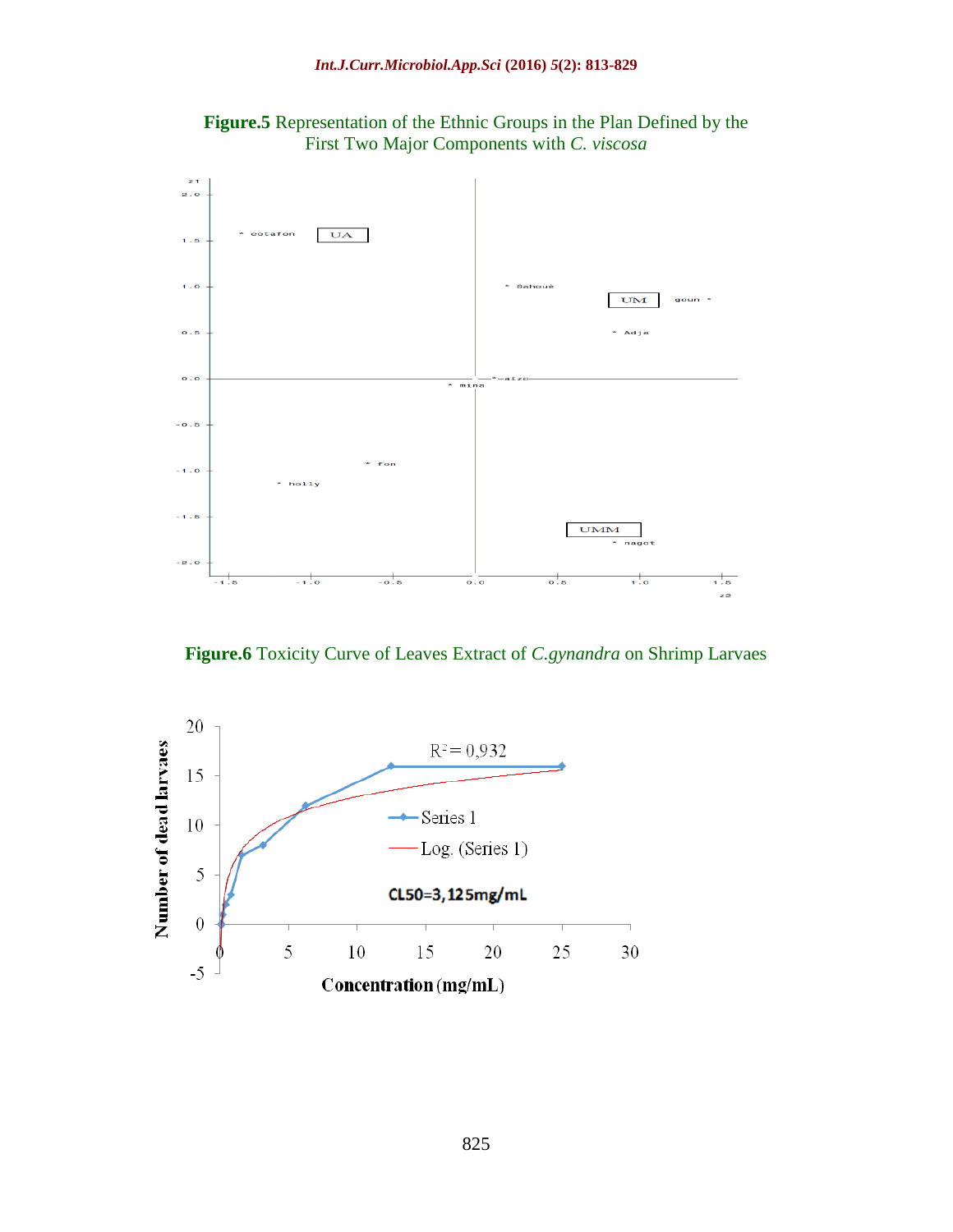

#### **Figure.7** Toxicity Curve of Leaves Extract of C.viscosa on Shrimp Larvaes

#### **Toxicity of** *C. gynandra* **and** *C. viscosa*

The analysis of the sensitivity curves of the figures 6 and 7 shows that the shrimp larvae are susceptible to extracts tested according to the dose-response relationship. Indeed progressively as the aqueous concentration of the leavesof each species increases, the number of dead larvae increases. But this increase is faster with *C.viscosa* aqueous extract than the one of *C. gynandra*. In addition the concentration of 50% (LC50) survival of shrimp larvae is 3.125 mg / ml for *C. gynandra* and 0.78 mg / ml for *C.viscosa*.

Shrimp larvae (*Artemiasalina*) were sensitive to aqueous extracts of the leaves of *C. gynandra* and *C. viscosa* indicating that the samples are biologically active with a limit dose of mortality equal to 0.78 mg / ml for *C. viscosa* and 3,125mg / mL for *C. gynandra*. The sensitivity curves showed that the larval mortality increases with the concentration. This sensitivity thus follows a dose-response relationship. Furthermore, the values of the lethal dose  $(LC50 = 0.78$  mg / ml for the leaves of *C. viscosa* and 3,125mg / ml for leaves of *C. gynandra*) are all greater than 0.1 mg / ml which is the limit dose of toxicity according to Mousseux (1995). These results reveal that none of the two species is toxic.

This is similar to the work of Karimulla *et al.,*  (2013) which revealed the absence of toxicity sign of *C. gynandra* on rats at a dose of 2000mg / kg. Similarly, Elufioye *et al.,* (2015) showed the non-toxicity of *C. viscosa* on mice because no animal died during 24 hours after oral administration of the extract and the LC50 was greater than 5000mg / kg. These signs are confirmed by Deora *et al.,* (2010) who reported that that the lethal dose is greater than 5000mg / kg. This corroborates with our survey results revealing the food use of *C. viscosa* without a major risk of poisoning.

In conclusion, this ethnobotanical, phytochemical assessment and the risk of toxicity study on *C. gynandra* and *C. viscose*  is a starting point of a vast program of domestication of the two species. *C. gynandra*  is more used for food while *C. viscosa* is more used for traditional medicine. The qualitative phytochemical screening of *C. gynandra* and *C. viscosa* revealed the presence of many chemical compounds that justified their medicinal values. The toxicity study revealed that none of the species is toxic and can therefore be consumed without risk. *C. gynandra* and *C. viscose* are two nutraceuticals leafy vegetables that must be promoted through domestication and development of food based products.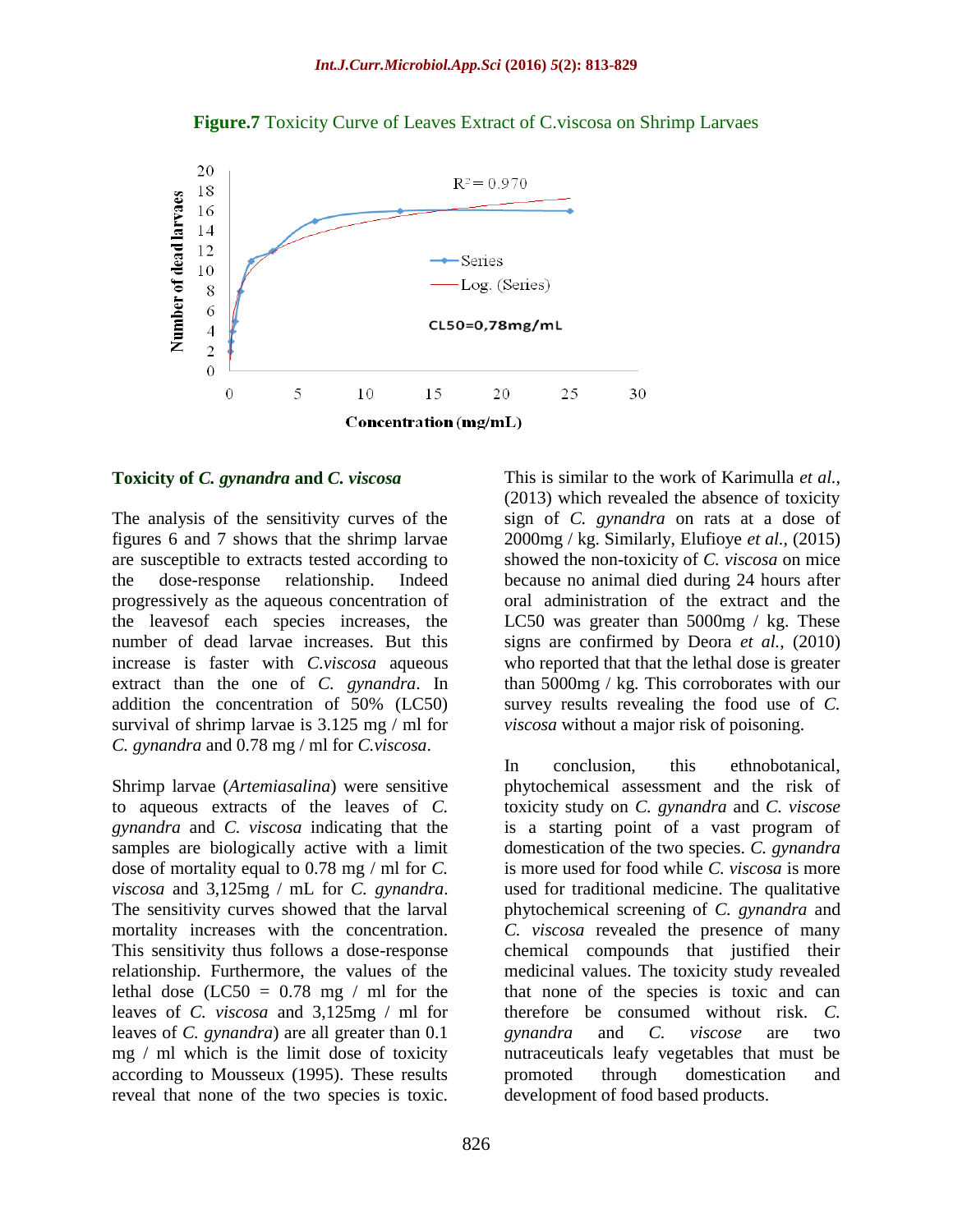## **References**

- Adam S., Boko M., (1993). Le Bénin. Les éditions du Flamboyant / EDICEF
- Adinortey M.B., Sarfo J.K., Quayson E.T.,Weremfo A., Adinortey C.A., Ekloh W., Ocran J., (2012). Phytochemical screening, proximate and mineral composition of *Launeaetaraxacifolia*leaves. Research Journal of Medicinal 6 (2): 171-183.
- Adjatin A., Dansi A., Badoussi E., Loko Y. L., Dansi M., Azokpota P., Gbaguidi F., Ahissou H., Akoègninou A., Akpagana K., Sanni A., (2013).Phytochemical screening and toxicity studies of *Crassocephalum rubens*(Juss. ex Jacq.) S. Moore and *Crassocephalum crepidioides* (Benth.) S. Mooreconsumed as vegetable in Benin. Int. J. Curr. Microbiol. App. Sci: 2(8): 1-13
- Adjatin A., Dansi A., Eze C. S., Assogba P., Dossou-Aminon I., Akpagana K., Akoegninou A., Sanni A., (2012). Ethnobotanical investigation and diversity of Gbolo(*Crassocephalum rubens*(Juss. ex Jacq.) S. Moore and *Crassocephalum crepidioides* (Benth.) S. Moore),a traditional leafy vegetable under domestication in Benin
- Agbaire P.O., Emudainohwo J.O.T, Peretiemo-Clarke B. O.(2013).Phytochemical screening and toxicity studies on the leaves of *Manniophytonfulvum*.International Journal of Plant, Animal and Environmental Sciences, 3 (1) : 1-6.
- Ajaiyeoba, E. O., (2000). Phytochemical and antimicrobial studies of *Gynandropsis gynandra* and *buchholziacoriaceae* extracts. Afr. J. Biomed. Vol 3: 161 – 165
- Akoegninou, A., Van der Burg, W.J., Van der Maesen, L.J.O., Adjakidjè, V., Essou, J.P., Sinsin, B., Yédomonhan,

H., (2006). FloreAnalytique du Benin. Backhuys Publishers, Leiden, The Netherlands.

- Arawande J.O., Komolafe E.A., Imokhuede B., (2013). Nutritional and phytochemical compositions of fireweed (*Crassocephalum crepidioides*). International Journal of Agricultural Technology, 9 (2): 371- 381.
- Ayoola P.B., Adeyeye., (2010). Phytochemical and nutrient evaluation of *Carica papaya* (pawpaw) leaves. IJRRAS, 5(3): 325-328.
- Codjia J. T. C., Vihotogbe R., Lougbegnon T.O., (2009). Phytodiversité des légumes-feuilles locales consommées par les peuples Holli et Nago de la région de Pobè au sud-est du Bénin Int. J. Biol. Chem. Sci. 3(6): 1265- 1273
- Dansi A., Vodouhè R., Azokpota P., Yedomonhan H., Assogba P., Adjatin A., Loko Y.L., Dossou-Aminon I., Akpagana K. (2012). Diversity of the Neglected and Underutilized Crop species of importance in Benin.Sci. World J., 1-19. DOI 10.1100/2012/932947.
- Deora P.S., Mishra C.K., Mavani P., Asha R., Shrivaatava B., RajeshK.N., (2010). Effective alternative methods of LD50 help save numbers of experimental animal.J.Chem Pharm Res. 2(6): 450-453
- Djègo J., Djego-djossou S., Cakpo Y., Agnani P. and Sinsin B., (2011). Evaluation du potentiel ethnobotanique des populations rurales au Sud et au centre du Bénin. Int. J. Biol. Chem. Sci. 5(4): 1432-1447
- Dougnon T.V., Bankolé H.S., Johnson R.S., Klotoé J.R., Fernand G.D., Assogba G.F.,  $(2012)$ . Phytochemical Screening, Nutritional and Toxicological Analyses of Leaves and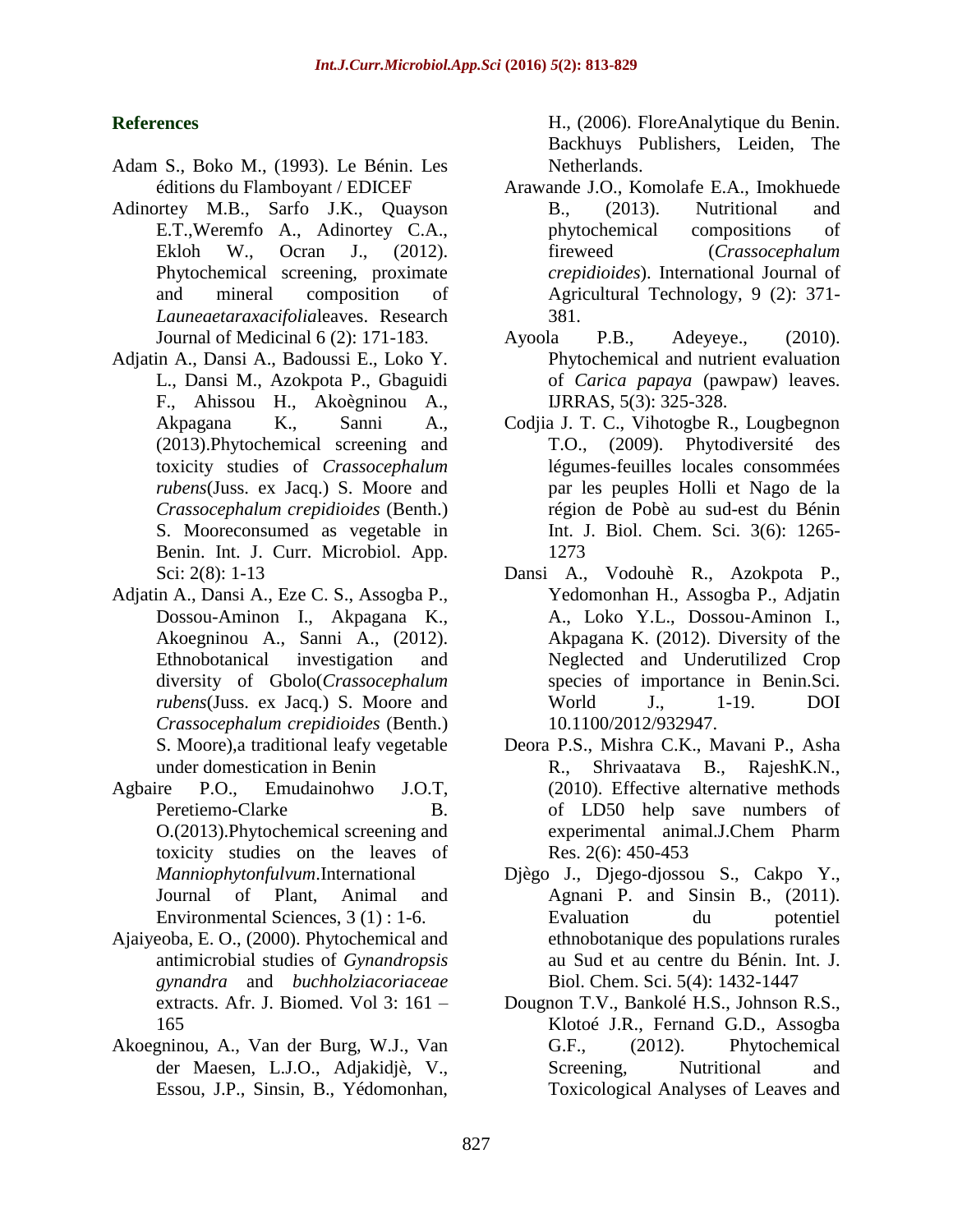Fruits of *Solanummacrocarpon* Linn (Solanaceae) in Cotonou (Benin).Food Nutr. Sci., 3: 1595-1603.

- Emebu P.K., Anyika J.U., (2011). Vitamin and antinutrient composition of kale (*Brassica oleracea*) grown in Delta State, Nigeria. Pakistan Journal of Nutrition, 10(1): 76-79.
- Gbadamosi I.T., Sulaiman M.O., (2012). In vitro Growth and Shoot Production of Seeds of *Crassocephalum rubens*(Juss. Ex Jacq.) S. Moore (Asteraceae). World Journal of Agricultural Sciences 8 (2): 193-197
- Guimarães-Beelen P.M., Berchielli T.T., Beelen R., Filho J.A., de Oliveira S.G., (2006). Characterization of condensed tannins from native legumes of the Brazilian northeastern semi-arid. Scientia Agricola, 63(6): 522-528.
- Koche, D., Shirsat, R., Syed, I. and Bhadange, D. G., (2010). Phytochemical screening of eight traditionally used ethanomedicinal plants from Akola district (MS), India. Int. J. Pharm. Bio. Sci. 1, 253-256.
- Koura, K., Ganglo, J. C., Assogbadjo, A. E., Agbangla, C., (2011). Ethnic differences in use values and use patterns of *Parkiabiglobosa* in Northern Benin. Journal of Ethnobiology and Ethnomedicine, /7/1/42.
- Lin S.Y., Liu H.Y., Lu Y.L. Hou W.C. (2005). Antioxidant Activities of Mucilages from different taiwaneseyam cultivars. Botanical Bulletin of Academia Sinica, 46: 183- 188.
- Mishra S.S, Moharana S.K, Dash M.R., (2011). Review on *Cleome gynandra*. International journal of research in pharmacy and chemistry, 1(3) .ISSN: 2231-2781
- Okwu D.E., (2004). Phytochemical and

vitamin content of indigenous species of South Eastern Nigeria. Journal of Sustainable Agriculture and Environmental, 6.30-37.

- Okwu D.E., (2005). Phytochemicals, vitamins and mineral contents of two Nigeria medicinal plants. Inter. Journal of Molecular Medecine an advance Sciences, 1(4): 375-381.
- Ondo J. P., Obame L.C., Akoue G.N., Engono J.P.M., Parkouda S., Emvo E. N., Lebibi J., (2013). Studies on phytochemical screening, total phenolic content and antiradical activityofthree extracts of*Emiliasagittata* DC. (Asteraceae). International Journal of Biosciences, 3(4): 50-57
- Park HH., Lee S., Son HY., Park SB., Kim MS., Choi EJ., Singh TS., Ha JH., Lee MG., Kim JE., Hyun MC., Kwon TK., Kim YH., Kim SH., (2008). Flavonoids inhibit histamine release and expression of proinflammatory cytokines in mast cells. Arch. Pharm. Res., 31(10): 1303-1311.
- Siddiqui, S., Verma, A., Rather, A. A., Jabeen, F. and Meghvansi, M. K., (2009). Preliminary phytochemicals analysis of some important medicinal and aromatic plants.Advan. Biol. Res. 3, 188-195.
- Sivanesan D., Hazeena Begum V., (2007). Modulatory effect of *Gynandropsis gynandra* L. on glucose metabolizing enzymes in aflatoxin B1-induced hepatocellular carcinoma in rats. Indian journal of biochemistry and biophysics vol. 44, December 2007, pp. 447-480
- Soro L. C., Ocho-aninAtchibri A. L., Kouadio K.K.A., Kouamé C., (2012). Evaluation de la composition nutritionnelle des légumes feuilles. Journal of Applied Biosciences 51: 3567– 3573 Issn 1997–5902